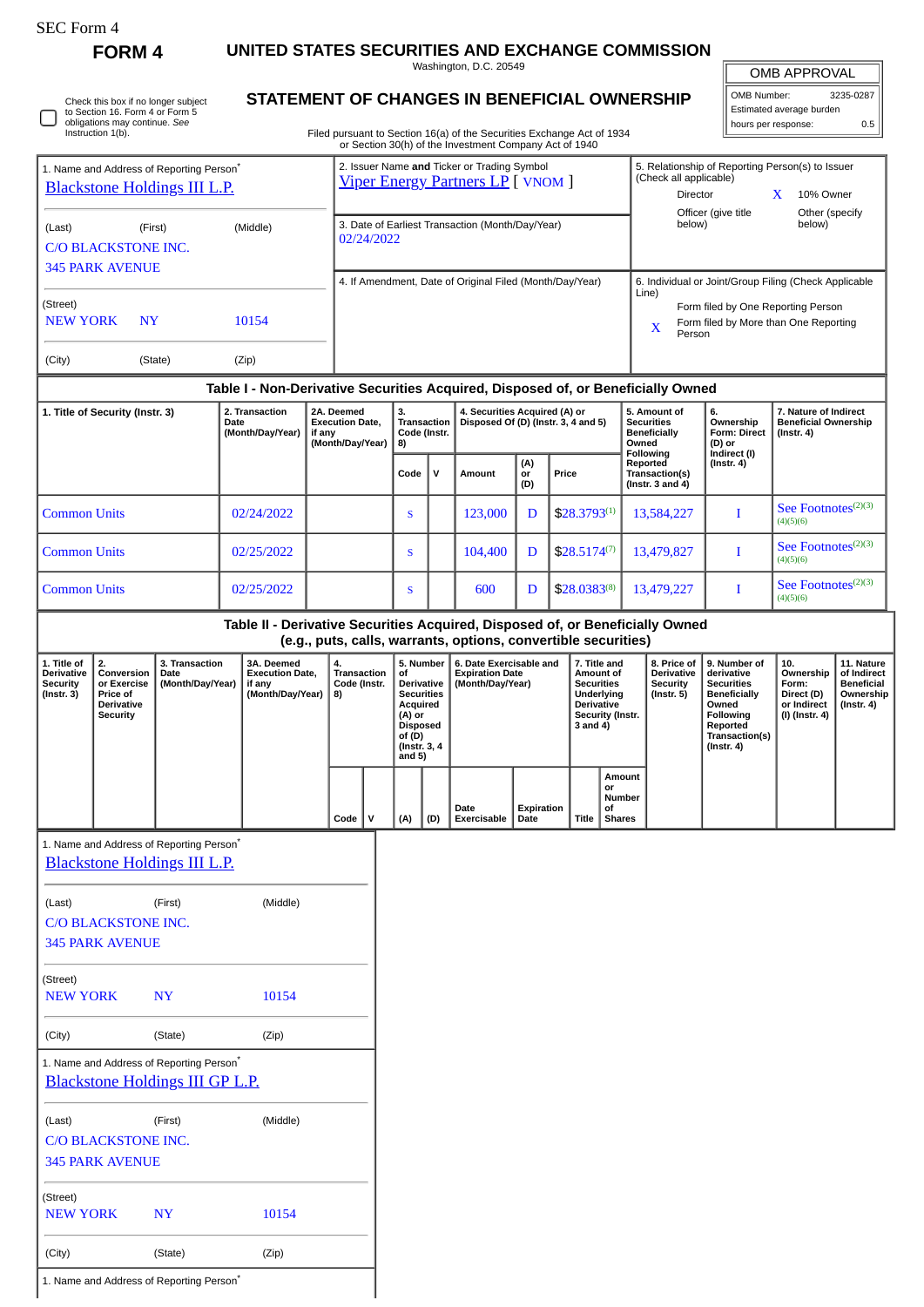| <u>L.L.C.</u>                                 | <b>Blackstone Holdings III GP Management</b>                                                      |          |
|-----------------------------------------------|---------------------------------------------------------------------------------------------------|----------|
| (Last)                                        | (First)                                                                                           | (Middle) |
| C/O BLACKSTONE INC.<br><b>345 PARK AVENUE</b> |                                                                                                   |          |
| (Street)<br><b>NEW YORK</b>                   | NY                                                                                                | 10154    |
| (City)                                        | (State)                                                                                           | (Zip)    |
| <b>Blackstone Inc</b>                         | 1. Name and Address of Reporting Person <sup>*</sup>                                              |          |
| (Last)                                        | (First)                                                                                           | (Middle) |
| <b>345 PARK AVENUE</b>                        |                                                                                                   |          |
| (Street)                                      |                                                                                                   |          |
| <b>NEW YORK</b>                               | $N\Upsilon$                                                                                       | 10154    |
| (City)                                        | (State)                                                                                           | (Zip)    |
|                                               | 1. Name and Address of Reporting Person <sup>*</sup><br><b>Blackstone Group Management L.L.C.</b> |          |
| (Last)                                        | (First)                                                                                           | (Middle) |
| C/O BLACKSTONE INC.                           |                                                                                                   |          |
| <b>345 PARK AVENUE</b>                        |                                                                                                   |          |
| (Street)<br><b>NEW YORK</b>                   | NY                                                                                                | 10154    |
| (City)                                        | (State)                                                                                           | (Zip)    |
|                                               | 1. Name and Address of Reporting Person <sup>*</sup><br>SCHWARZMAN STEPHEN A                      |          |
| (Last)                                        | (First)                                                                                           | (Middle) |
| C/O BLACKSTONE INC.                           |                                                                                                   |          |
| <b>345 PARK AVENUE</b>                        |                                                                                                   |          |
| (Street)<br>NEW YORK                          | NY                                                                                                | 10154    |
| (City)                                        | (State)                                                                                           | (Zip)    |

## **Explanation of Responses:**

1. The price reported in Column 4 is a weighted average price. These common units ("Common Units") representing limited parter interests in Viper Energy Partners LP (the "Issuer") were sold in multiple transactions ranging from \$28.00 to \$28.65, inclusive. The Reporting Persons undertake to provide to the Issuer, any security holder of the Issuer, or the staff of the Securities and Exchange<br>Commission, upon requ

2. The controlling membership interests of BX Guidon Topco LLC, a Delaware limited liability company are held by Blackstone Management Associates VI L.L.C. and Blackstone Energy Management<br>Associates II L.L.C. BMA VI L.L.C L.L.C. Blackstone Holdings III L.P. is the managing member of each of BMA VI L.L.C. and Blackstone EMA II L.L.C. Blackstone Holdings III GP L.P. is the general partner of Blackstone Holdings III L.P. Blackstone Holdings III GP Management L.L.C. is the general partner of Blackstone Holdings III GP L.P.

3. (continued from footnote 2) Blackstone Inc. ("Blackstone") is the sole member of Blackstone Holdings III GP Management L.L.C. The sole holder of the Series II preferred stock of Blackstone is Blackstone Group Management L.L.C. Blackstone Group Management L.L.C. is wholly-owned by Blackstone's senior managing directors and controlled by its founder, Stephen A. Schwarzman. 4. Information with respect to each of the Reporting Persons is given solely by such Reporting Person, and no Reporting Person has responsibility for the accuracy or completeness of information supplied by another Reporting Person.

5. Each of the Reporting Persons (other than to the extent it directly holds securities reported herein) disclaims beneficial ownership of the securities held by the other Reporting Persons, except to the extent of such Reporting Person's pecuniary interest therein, and, pursuant to Rule 16a-1(a)(4) under the Securities Exchange Act of 1934 (the "Exchange Act"), each of the Reporting Persons (other than the Reporting Person to the extent it directly holds securities reported herein) states that the inclusion of these securities in this report shall not be deemed an admission of beneficial ownership of all of the securities reported herein for purposes of Section 16 of the Exchange Act or for any other purpose.

6. Due to the limitations of the electronic filing system certain Reporting Persons are filing a separate Form 4.

7. The price reported in Column 4 is a weighted average price. These Common Units were sold in multiple transactions ranging from \$28.05 to \$29.04, inclusive. The Reporting Persons undertake to provide to the Issuer, any security holder of the Issuer, or the staff of the Securities and Exchange Commission, upon request, full information regarding the number of Common Units sold at each separate price in the range set forth in this footnote.

8. The price reported in Column 4 is a weighted average price. These Common Units were sold in multiple transactions ranging from \$28.03 to \$28.04, inclusive. The Reporting Persons undertake to provide to the Issuer, any security holder of the Issuer, or the staff of the Securities and Exchange Commission, upon request, full information regarding the number of Common Units sold at each separate price in the range set forth in this footnote.

## **Remarks:**

Form 2 of 2

BLACKSTONE HOLDINGS 02/28/2022III L.P., By: Blackstone Holdings III GP L.P., its general partner, By: Blackstone Holdings III GP